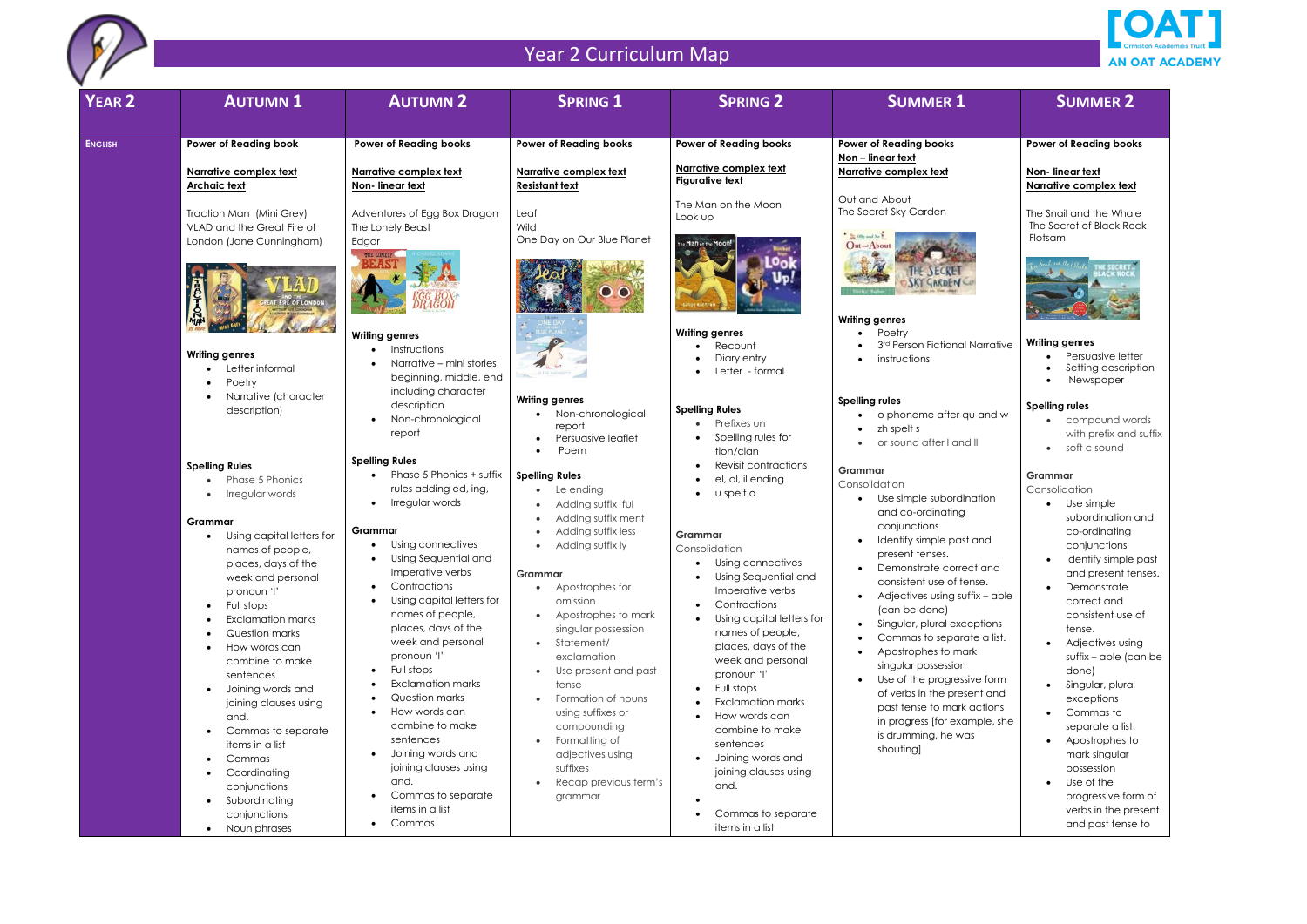

|                  | • Word classes                   | Coordinating<br>$\bullet$                    |         |                                     | Commas<br>$\bullet$                        |                                  | mark actions in                     |
|------------------|----------------------------------|----------------------------------------------|---------|-------------------------------------|--------------------------------------------|----------------------------------|-------------------------------------|
|                  |                                  | conjunctions                                 |         |                                     | Coordinating                               |                                  | progress [for                       |
|                  |                                  | Subordinating                                |         |                                     | conjunctions                               |                                  | example, she is                     |
|                  |                                  | conjunctions                                 |         |                                     | Subordinating                              |                                  | drumming, he was                    |
|                  |                                  | Noun phrases                                 |         |                                     | conjunctions                               |                                  | shouting]                           |
|                  |                                  |                                              |         |                                     | Noun phrases                               |                                  |                                     |
|                  |                                  |                                              |         |                                     |                                            |                                  |                                     |
| <b>MATHS</b>     | Unit 1: Numbers within 100       | <b>Unit 4: Measures: Length</b>              |         | Unit 7: Time                        | Unit 10: Money                             | Unit12: Numbers within 1000      | Unit 15: Exploring calculation      |
|                  | • Read, write, represent,        | •Draw and measure                            |         | •Tell the time on an analogue       | • Recognise coins and notes                | •Represent in different ways     | strategies                          |
|                  | partition, compare and order     | lengths in centimetres                       |         | clock: quarter past, quarter to and | . Use £ and p accurately . Add             | •Compare using symbols           | • Apply addition and subtraction    |
|                  | numbers to 100                   | $\bullet$ Use $\lt$ , $>$ and $=$ to compare |         | five-minute intervals               | and subtract amounts                       | • Read scales                    | strategies to solve equations       |
|                  | • Explore patterns including,    | and order lengths in metres                  |         | •Calculate durations of time in     | •Calculate change                          |                                  | · Illustrate and explain addition   |
|                  | odds and evens, tens and ones    | and centimetres                              |         | minutes and seconds                 | Unit 11: Faces, shapes and                 | Unit 13: Measures: Capacity and  | and subtraction using column        |
|                  |                                  |                                              |         | •Sequence daily events              | patterns; lines and turns                  | volume                           | method                              |
|                  | Unit 2: Addition and subtraction | <b>Unit 5: Graphs</b>                        |         | • Minutes in an hour and hours in a | • Explore, sort and describe 2-D           | • Read and measure               |                                     |
|                  | of 2-digit numbers               | •Represent and interpret:                    | day     |                                     | shapes                                     | temperature • Estimate, measure  | Unit 16: Multiplication and         |
|                  | • Apply number bonds to add      | pictograms, block                            |         |                                     | • Lines of symmetry in 2-D                 | and understand litres and        | division: 3 and 4                   |
|                  | and subtract • Represent and     | diagrams, tables and tally                   | Unit 8: |                                     | shapes •Identify 2-D shapes on             | millilitres .Compare and order   | • Multiplication and division facts |
|                  | explain addition and             | charts.                                      |         | <b>Fractions</b>                    | 3-D shapes<br>•Compare and sort 2-D and 3- | capacities                       | for $3$ and $44$                    |
|                  | subtraction of two 2-digit       |                                              |         | • Part-whole relationships          | D shapes                                   |                                  | • Relate 4 times table to           |
|                  | numbers. • Add three 1-digit     | Unit 6: Multiplicaiton and                   |         | • Fractions as part of a whole or a | • Use language to describe                 | <b>Unit 14: Measures: Mass</b>   | doubling the 2 times tables         |
|                  | numbers                          | division: 2, 5 and 10                        |         | whole set                           | position, direction and rotation           | . Weigh and compare masses in    | •Describe, interpret and            |
|                  |                                  | •Calculate the times tables                  |         | • Relate to division                | to follow a route                          | kilograms and grams              | represent using arrays and bar      |
|                  | Unit 3: Addition and subtraction | of 2, 5, and 10 by skip                      |         | • Equivalent fractions              |                                            |                                  | models                              |
|                  | word problems                    | counting                                     |         |                                     |                                            |                                  | •Recognise inverse relationship     |
|                  | . Introduction to bar models as  | .Relate the 2 times table to                 |         | Unit 9: Addition and subtraction of |                                            |                                  |                                     |
|                  | a representation                 | doubling                                     |         | 2-digit numbers (regrouping and     |                                            |                                  |                                     |
|                  | • Create, label and sketch bar   | • Explore representations of                 |         | adjusting)                          |                                            |                                  |                                     |
|                  | models                           | multiplication and division                  |         | ·Illustrate, represent and explain  |                                            |                                  |                                     |
|                  |                                  | •Commutativity                               |         | addition and subtraction involving  |                                            |                                  |                                     |
|                  |                                  |                                              |         | regrouping including 'Make Ten',    |                                            |                                  |                                     |
|                  |                                  |                                              |         | 'Round and adjust' and near         |                                            |                                  |                                     |
|                  |                                  |                                              |         | doubles strategies                  |                                            |                                  |                                     |
| <b>HISTORY</b>   | Kings and Queens -               | The Great Fire of London -                   |         | Planet Earth -                      |                                            | Life in Kenya - Geography        | They made a                         |
|                  | History                          | History                                      |         | Geography                           |                                            |                                  | Difference - History                |
| <b>GEOGRAPHY</b> |                                  |                                              |         |                                     |                                            | TBAT explain where Kenya is in   |                                     |
|                  | TBAT explain the role of         | TBAT explain what London                     |         | name the seven                      |                                            | the world                        | TBAT explain what                   |
|                  | the monarchy                     | was like in 1666                             |         | continents that<br>make up planet   |                                            |                                  | makes someone                       |
|                  |                                  |                                              |         | Earth                               |                                            | TBAT Describe the climate in     | significant                         |
|                  | TBAT explain why King            | TBAT describe the key                        |         | name the five                       |                                            | Kenya                            |                                     |
|                  | William I is known as            | events of the Great Fire of                  |         | oceans that make                    |                                            |                                  | TBAT explain what                   |
|                  |                                  | London                                       |         | up planet Earth                     |                                            | TBAT Describe the landscape of   |                                     |
|                  | 'William the Conqueror'          |                                              |         | Describe the                        |                                            | Kenya                            | human rights are                    |
|                  |                                  | TBAT explain how we                          |         | continents of                       |                                            |                                  |                                     |
|                  | TBAT explain why King            | know so much about the                       |         | Europe, North                       |                                            | TBAT Describe what it is like to | TBAT describe how                   |
|                  | John I is known as 'Bad          | Great Fire of London                         |         | America, South                      |                                            | live in rural Kenya              | Nelson Mandela                      |
|                  | King John'?                      |                                              |         | America, Oceania,                   |                                            |                                  | fought against racism               |
|                  |                                  | TBAT explain the fire                        |         | Africa, Asia and<br>Antarctica      |                                            |                                  |                                     |
|                  | <b>TBAT</b> compare King         | spread so quickly                            |         | Explain why some                    |                                            | TBAT Describe what it is like to |                                     |
|                  | Henry VIII and Queen             |                                              |         | parts of the Earth                  |                                            | live in urban Kenya              |                                     |
|                  |                                  | TBAT describe what                           |         | hot and some parts                  |                                            |                                  |                                     |
|                  |                                  | damage the fire caused                       |         | cold                                |                                            |                                  |                                     |

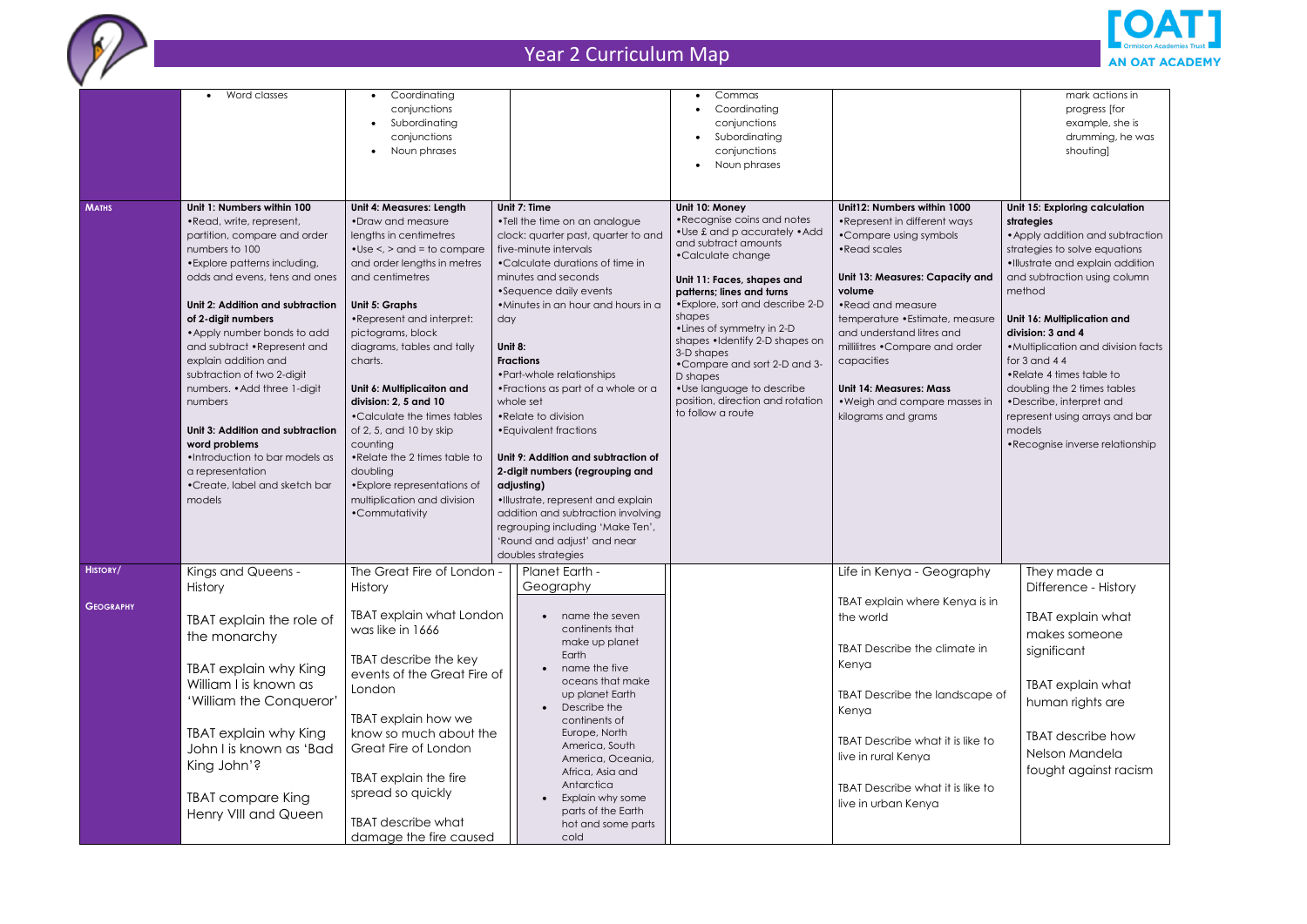

|                | Elizabeth I - who was<br>more powerful<br>TBAT describe the<br>Stuarts battle for power<br>TBAT explain how<br>Hanoverians and<br>Windsors share power<br>with the government                                                                                                                                                                                                                                                                                                                                              | TBAT describe how<br>London changed after<br>the fire                                                                                                                                                                                                                                                                                                                                                                                                                                                                                               |                                                                                                                                                                                                                                                                                                                                                                                                                                                                                                                                                                                                                                                                                                                                                                                                    |                                                                                                                                                                                                                                                                                                                                                                                                                                                                                                                                                                                                                                                                                                                                                                                                           | <b>TBAT Compare the similarities</b><br>and differences between Kenya<br>and the UK                                                                                                                                                                                                                                                                                                                                                                                                                                                                     | TBAT explain how Rosa<br>Parks stood up for<br>black people's rights<br>TBAT suggest why we<br>celebrate Martin Luther<br>King Day<br>TBAT explain how<br>Malala Yousafzai<br>fought for equality                                                                                                                                                                                                                                                                                      |
|----------------|----------------------------------------------------------------------------------------------------------------------------------------------------------------------------------------------------------------------------------------------------------------------------------------------------------------------------------------------------------------------------------------------------------------------------------------------------------------------------------------------------------------------------|-----------------------------------------------------------------------------------------------------------------------------------------------------------------------------------------------------------------------------------------------------------------------------------------------------------------------------------------------------------------------------------------------------------------------------------------------------------------------------------------------------------------------------------------------------|----------------------------------------------------------------------------------------------------------------------------------------------------------------------------------------------------------------------------------------------------------------------------------------------------------------------------------------------------------------------------------------------------------------------------------------------------------------------------------------------------------------------------------------------------------------------------------------------------------------------------------------------------------------------------------------------------------------------------------------------------------------------------------------------------|-----------------------------------------------------------------------------------------------------------------------------------------------------------------------------------------------------------------------------------------------------------------------------------------------------------------------------------------------------------------------------------------------------------------------------------------------------------------------------------------------------------------------------------------------------------------------------------------------------------------------------------------------------------------------------------------------------------------------------------------------------------------------------------------------------------|---------------------------------------------------------------------------------------------------------------------------------------------------------------------------------------------------------------------------------------------------------------------------------------------------------------------------------------------------------------------------------------------------------------------------------------------------------------------------------------------------------------------------------------------------------|----------------------------------------------------------------------------------------------------------------------------------------------------------------------------------------------------------------------------------------------------------------------------------------------------------------------------------------------------------------------------------------------------------------------------------------------------------------------------------------|
| <b>SCIENCE</b> | and<br>Survival<br>Animals<br>Bilology<br>Pupils will acquire the following<br>scientific knowledge throughout<br>this unit of work:<br>the things that animals<br>need to survive.<br>know how animals<br>$\bullet$<br>change as they grow<br>know why exercise is<br>$\bullet$<br>important to health<br>what a balanced diet is<br>and apply this knowledge<br>to understanding their<br>own diet understand<br>what hygiene is and why it<br>is important<br>Scientific skills - classification and<br>indentification | <b>Uses of Materials</b><br>Chemistry<br>Pupils will acquire the following<br>scientific knowledge throughout<br>this unit of work:<br>• the materials different objects are<br>made from<br>• how materials are used in their<br>local area<br>gather and use data to compare<br>the suitability of different materials •<br>perform simple tests to explore how<br>the shapes of objects made from<br>some materials can be changed •<br>suggest ways to stop plastic<br>pollution<br>• understand how new materials<br>have been/are discovered. | Living Things and Their<br>Habitalts Biology<br>Pupils will acquire the following<br>scientific knowledge<br>throughout this unit of work:<br>• recognise and classify<br>objects and organisms as:<br>alive, dead, or never alive<br>• explore how we know if an<br>object or organism is alive -<br>using the life processes<br>• know some of the different<br>habitats plants are found in<br>• investigate and name the<br>minibeasts found in a range of<br>different microhabitats<br>• which animals are found in<br>different world habitats with a<br>focus on the Arctic and the<br>Sahara<br>• understand simple food<br>chains using the vocabulary<br>carnivore, herbivore,<br>omnivore, predator and prey<br>make food chains •<br>understand that habitats can<br>change over time | Living Things and Their Habitalts<br><b>Biology</b><br>Pupils will acquire the following<br>scientific knowledge<br>throughout this unit of work:<br>• recognise and classify<br>objects and organisms as:<br>alive, dead, or never alive<br>• explore how we know if an<br>object or organism is alive -<br>using the life processes • know<br>some of the different habitats<br>plants are found in<br>• investigate and name the<br>minibeasts found in a range of<br>different microhabitats<br>• which animals are found in<br>different world habitats with a<br>focus on the Arctic and the<br>Sahara<br>• understand simple food<br>chains using the vocabulary<br>carnivore, herbivore, omnivore,<br>predator and prey make food<br>chains<br>• understand that habitats can<br>change over time | Protecting Our Environment Biology<br>Pupils will acquire the following scientific<br>knowledge throughout this unit of work:<br>• why we need to protect our planet<br>• what we mean by the word<br>'environment'<br>• why trees are so important for the<br>environment<br>• how habitats can be negatively<br>impacted<br>• how their local environment is being<br>impacted<br>• the different ways in which we can<br>save or conserve water and electricity<br>• how their actions at home could<br>support the protection of the<br>environment | Plants and Growth<br>Biology<br>Pupils will acquire the following<br>scientific knowledge throughout<br>this unit of work:<br>• what seeds are and the<br>different types of seeds<br>• that plants can grow from<br>seeds but can also grow from<br>bulbs<br>• what is meant by 'seed<br>dispersal'<br>• what is meant by<br>'germination' and that seeds<br>need certain conditions to<br>germinate<br>• the needs of a plant for<br>survival after the initial<br>germination stage |

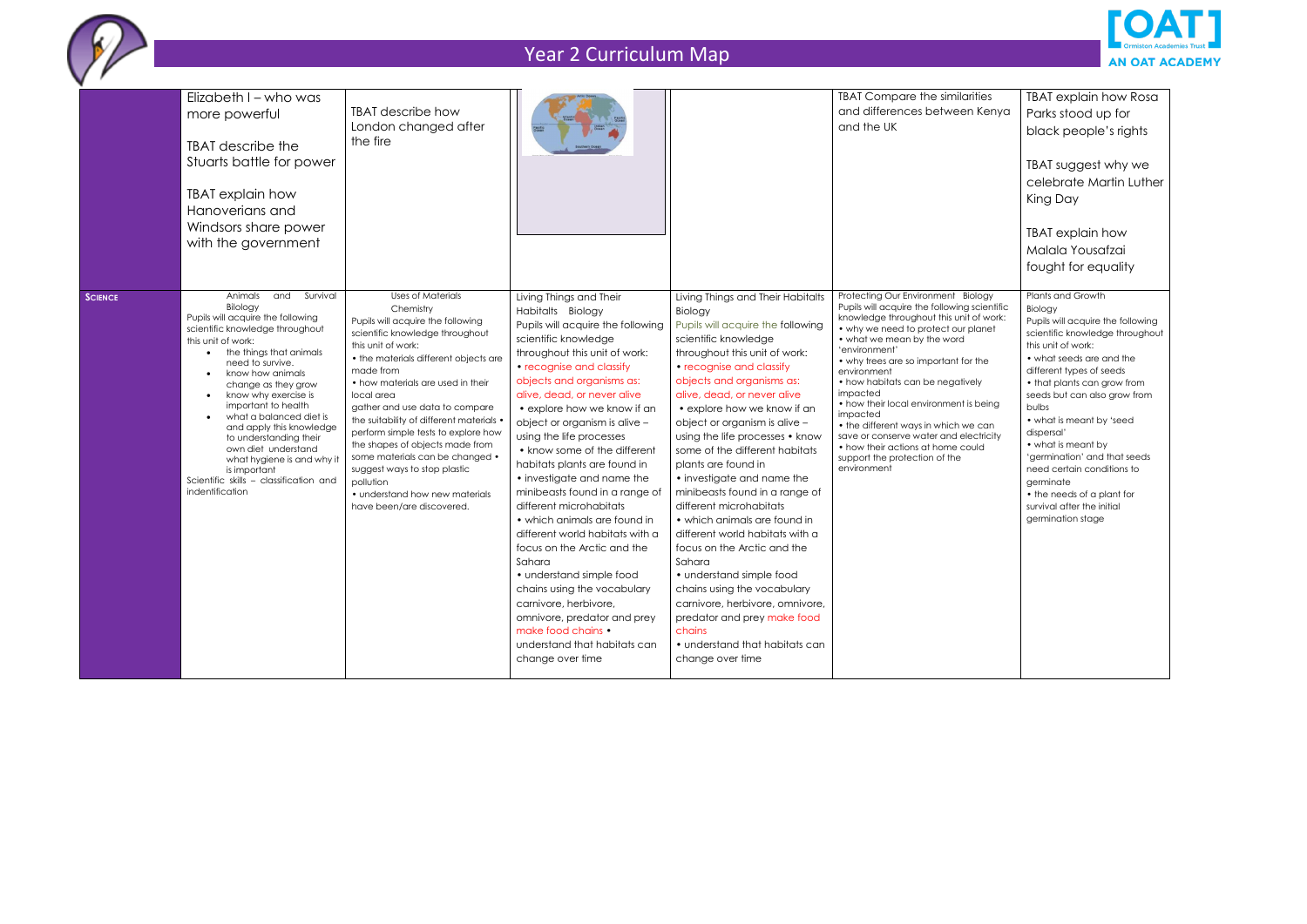

| D&T/ART |                                         | <b>Cooking and Nutrition - Pasta Salad</b> |                                   | <b>Bug Hotels</b>                           |                                  |
|---------|-----------------------------------------|--------------------------------------------|-----------------------------------|---------------------------------------------|----------------------------------|
|         | Fire! - Art                             |                                            | <b>Making Animal Masks - Art</b>  | <b>Technical Knowledge:</b>                 |                                  |
|         |                                         | Technical Knowledge: Basic                 |                                   | Know how to make                            |                                  |
|         | <b>Medium: Drawing</b>                  | cooking techniques. Know health            | Medium: Drawing, painting,        | freestanding structures                     |                                  |
|         |                                         | and unhealthy foods in line with the       | paper sculpture                   | stronger, stiffer and more                  |                                  |
|         | Artist Study: Jan Griffier              | Eatwell plate.                             |                                   | stable. Know and use technical              |                                  |
|         |                                         | Know whether food is grown,                | Artist Study: Henri Rousseau      |                                             |                                  |
|         | Pupils will learn to:                   | reared, or caught.                         |                                   | vocabulary.                                 |                                  |
|         |                                         | Design                                     | Pupils will learn to:             | <b>Design:</b> Generate and develop         |                                  |
|         |                                         | Use own experience to support in           | • Develos drawing, making,        | ideas though trial and error,               |                                  |
|         |                                         | designing a purposeful and                 |                                   | mock-ups and where possible,                |                                  |
|         |                                         | appealing product.                         | design & painting skills          | use of computing.                           |                                  |
|         |                                         | Use a design specification or              | • Explore how 2d becomes 3d       | Identify the purpose of what                |                                  |
|         |                                         | criteria.                                  | <b>Making Animal Masks</b>        | will be made.                               |                                  |
|         |                                         | Draw and annotate designs.                 |                                   | Make:                                       |                                  |
|         |                                         | Identify tools to use.<br>Make             |                                   | Select from a range of                      |                                  |
|         |                                         | To discuss own products                    |                                   | materials and components.                   |                                  |
|         |                                         | considering what went well and             |                                   | Use a range of materials                    |                                  |
|         |                                         | what could be changed and                  |                                   | according to their                          |                                  |
|         |                                         | improved.                                  |                                   | characteristics.                            |                                  |
|         |                                         | Evaluate                                   |                                   | <b>Evaluate:</b>                            |                                  |
|         |                                         | Explore and evaluate a range of            |                                   | Discuss own work, commenting                |                                  |
|         |                                         | existing products.                         |                                   | on what went well.                          |                                  |
|         |                                         | Evaluate their ideas and finished          |                                   | Evaluate ideas against finished             |                                  |
|         |                                         | product against the design criteria        |                                   | product.                                    |                                  |
|         |                                         |                                            |                                   |                                             |                                  |
|         |                                         |                                            |                                   |                                             |                                  |
|         |                                         |                                            |                                   |                                             |                                  |
|         |                                         |                                            |                                   |                                             |                                  |
|         |                                         |                                            |                                   |                                             |                                  |
|         |                                         |                                            |                                   |                                             |                                  |
|         |                                         |                                            |                                   |                                             |                                  |
|         |                                         |                                            |                                   |                                             |                                  |
|         |                                         |                                            |                                   |                                             |                                  |
|         |                                         |                                            |                                   |                                             |                                  |
|         |                                         |                                            |                                   |                                             |                                  |
| RE      | <b>Religion: Christianity</b>           | <b>Religion: Christianity</b>              | Religion: Judaism                 | <b>Religion: Christianity</b>               | Religion: Judaism                |
|         | Theme: What did Jesus teach?            | Theme: Christmas- Jesus as                 | <b>Theme: Passover</b>            | <b>Theme:</b> Easter- Resurrection          | Theme: The Covenant              |
|         | Concept: Gospel                         | a gift from God                            | Key Question: How important is it | <b>Concept:</b> Salvation                   | Key Question: How special is the |
|         | Key Question: Is it possible to         | <b>Concept:</b> Incarnation                | for Jewish people to do what God  | Key Question: How important is              | relationship Jews have with      |
|         | be kind to everyone all the             | Key Question: Why do                       | asks them to do?                  | it to Christians that Jesus came            | Gods                             |
|         | time?                                   | Christians believe God                     | Children will learn to:           | back to life after His                      | Children will learn to:          |
|         | Children will learn to:                 | gave Jesus to the world?                   | Say what makes them do            | crucifixion?                                | Explain why agreements           |
|         | Say when and why it is<br>$\bullet$     | Children will learn to:                    | as some people ask but            | Children will learn to:                     | are important and why            |
|         | easy or difficult to be                 | Say how they could                         | not others and explain            | Begin to discuss their                      | they should be kept.             |
|         | kind.                                   | help solve a                               | what influences their             | beliefs in life after                       | Recall a story about             |
|         |                                         |                                            |                                   |                                             |                                  |
|         | Re-tell a story Jesus told<br>$\bullet$ | problem in the                             | decision.                         | death/ what happens                         | Abraham or Moses and             |
|         | about being kind.                       | world by showing                           | Talk about the Sedar meal         | after someone dies.                         | say why one of these             |
|         | Give an example of<br>$\bullet$         | love.                                      | or another Jewish                 | Recall the Easter story.<br>$\bullet$       | men is important to              |
|         | when Jesus showed                       | Recall the                                 | practice with some detail         | Discuss Jesus'<br>$\bullet$                 | Jews today.                      |
|         | kindness.                               | Christmas story.                           | and some of the correct           | resurrection and start                      | Discuss some of the              |
|         | Say why they think<br>$\bullet$         | Explain that                               | vocabulary and explain            | to explain why this is                      | ways Jewish people               |
|         | Christians should be                    | Christians believe                         | why they chose to do this.        | important to Christians.                    | express their special            |
|         | kind and start to                       | Jesus was a gift                           | Give reasons why they             | <b>Explain what Christians</b><br>$\bullet$ | relationship with God            |
|         | explain how they think                  | from God.                                  | think certain things are          | believe about Jesus'                        | and understand how               |
|         |                                         |                                            | more or less important for        | resurrection and to                         |                                  |



| Mechanisms - Design a Toy                      |  |
|------------------------------------------------|--|
| Car                                            |  |
| <b>Technical Knowledge:</b>                    |  |
| Explore wheels, axles, and                     |  |
| axel holders.                                  |  |
| Distinguish between fixed                      |  |
| and freely moving axels.                       |  |
| Design                                         |  |
| Use own experience to                          |  |
| design a purposeful and                        |  |
| appealing product.                             |  |
| Plan my design and identify                    |  |
| tools to use.<br>Make                          |  |
|                                                |  |
| Select from a range of tools                   |  |
| and equipment to perform<br>particular tasks.  |  |
|                                                |  |
| Use a range of tools<br>accurately and safely. |  |
| Select from a range of                         |  |
| components including                           |  |
| construction materials.                        |  |
| Evaluate                                       |  |
| To explore a range of                          |  |
| existing products.                             |  |
| Comment on predicts made                       |  |
| by peers.                                      |  |
|                                                |  |
|                                                |  |
|                                                |  |
|                                                |  |
|                                                |  |
|                                                |  |
| Religion: Judaism                              |  |
| <b>Theme:</b> Rites of Passage and             |  |
| good works                                     |  |
| Key Question: What is the best                 |  |
| way for a Jew to show                          |  |
| commitment to God?                             |  |
| Children will learn to:                        |  |
| Explain why they think                         |  |
| some things need to                            |  |
| wait until you are a                           |  |
| certain age.                                   |  |
|                                                |  |
| Give examples of things                        |  |
| they are committed to                          |  |
| and explain which ones                         |  |
| are more or less                               |  |
| important.                                     |  |
| Describe some of the                           |  |
| ways Jews choose to                            |  |
| show commitments to<br>God and understand      |  |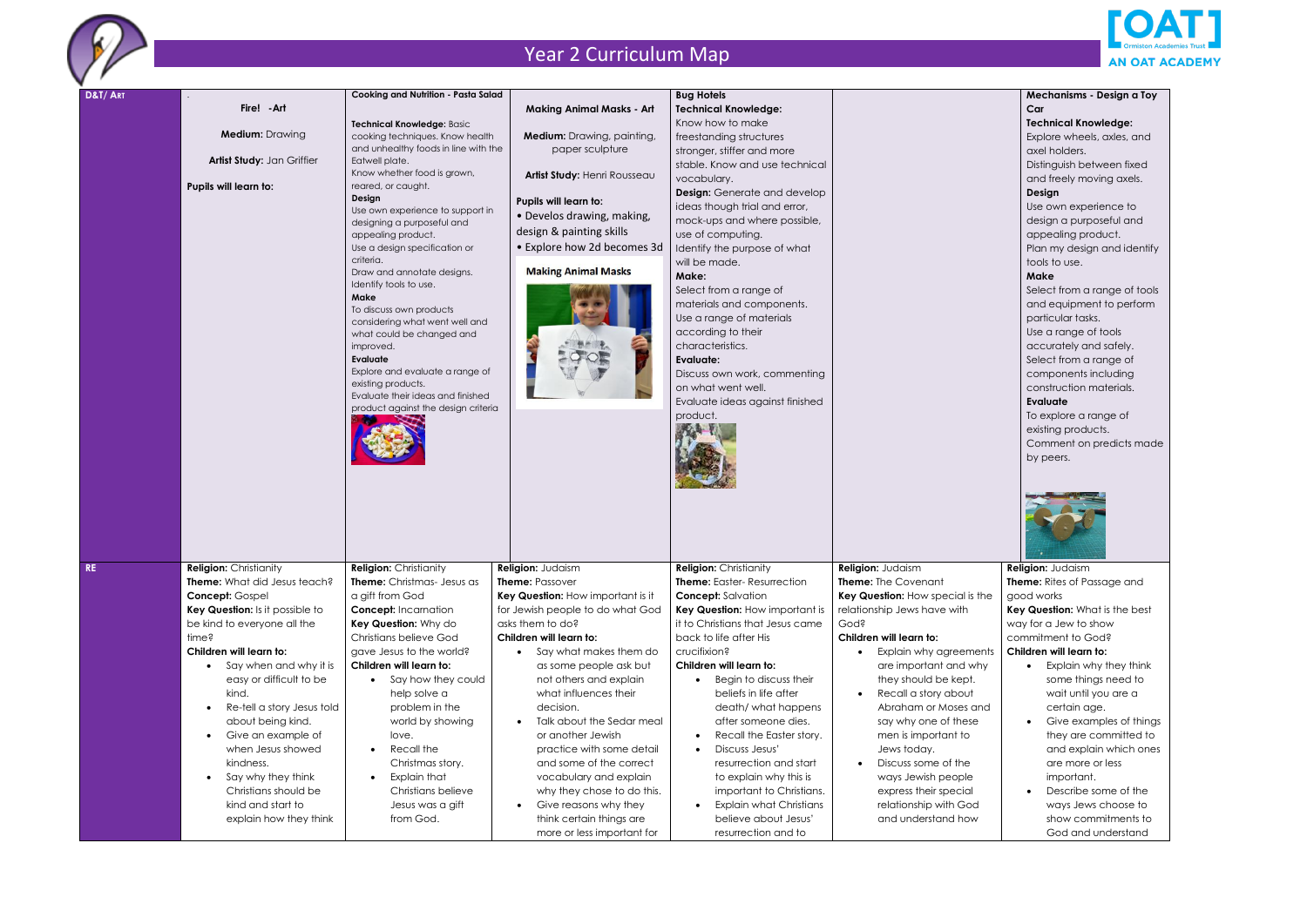

|                  | they can do this (with                                                                                                                                                                                                                                                                                                                                                                                                                                                                                                                                | Explain the<br>$\bullet$                                                                                                                                                                                                                                                                                                                                                             | Jews to do to show their                                                                                                                                                                                                                                                                                                                                                  | evaluate how                                                                                                                                                                                                                                                                                                                                                                                                               | this may be special to                                                                                                                                                                                                                                                                                     | they may do this in                                                                                                                                                                                                                                                                               |
|------------------|-------------------------------------------------------------------------------------------------------------------------------------------------------------------------------------------------------------------------------------------------------------------------------------------------------------------------------------------------------------------------------------------------------------------------------------------------------------------------------------------------------------------------------------------------------|--------------------------------------------------------------------------------------------------------------------------------------------------------------------------------------------------------------------------------------------------------------------------------------------------------------------------------------------------------------------------------------|---------------------------------------------------------------------------------------------------------------------------------------------------------------------------------------------------------------------------------------------------------------------------------------------------------------------------------------------------------------------------|----------------------------------------------------------------------------------------------------------------------------------------------------------------------------------------------------------------------------------------------------------------------------------------------------------------------------------------------------------------------------------------------------------------------------|------------------------------------------------------------------------------------------------------------------------------------------------------------------------------------------------------------------------------------------------------------------------------------------------------------|---------------------------------------------------------------------------------------------------------------------------------------------------------------------------------------------------------------------------------------------------------------------------------------------------|
|                  | Gods help).                                                                                                                                                                                                                                                                                                                                                                                                                                                                                                                                           | Christian belief that<br>God gave Jesus to<br>the world to<br>rescue/ save it.                                                                                                                                                                                                                                                                                                       | respect for God.                                                                                                                                                                                                                                                                                                                                                          | important this is to<br>them.                                                                                                                                                                                                                                                                                                                                                                                              | them.                                                                                                                                                                                                                                                                                                      | different ways.<br>Express an opinion on<br>$\bullet$<br>which ways they think<br>might be best for Jews<br>to show their<br>commitment to God<br>and give reasons why.                                                                                                                           |
| <b>Music</b>     | Unit 1: How Does Music Help Us<br>to Make Friends?<br>Exploring simple patterns<br>through gospel, jazz<br>20 <sup>th</sup> century orchestral, rock<br>and pop music.                                                                                                                                                                                                                                                                                                                                                                                | Unit 2: How Does Music<br>Teach Us About The Past?<br>Focus on dynamics and<br>tempo through jazz, jazz<br>swing, pop and 20 and<br>21st century orchestral<br>music.<br><b>Christmas Nativity</b><br>including performance with<br>script                                                                                                                                           | Unit 3: How Does Music<br>Make The World A Better Place?<br>Exploring feelings through music<br>through pop, jazz ragtime, Kwela,<br>Rock and Roll and pop music.                                                                                                                                                                                                         | Unit 4: How Does Music Teach<br>Us About Our<br>Neighbourhood?<br>Planning and information not<br>yet received from Charanga                                                                                                                                                                                                                                                                                               | Unit 5: How Does Music Make Us<br>Happy?<br>Planning and information not<br>yet received from Charanga                                                                                                                                                                                                     | Unit 6: How Does Music Teach Us<br>About Looking After Our<br>Planet?<br>Planning and information not<br>yet received from Charanga                                                                                                                                                               |
| <b>COMPUTING</b> | <b>Digital Literacy</b><br>E-safety<br>Revisited throughout the<br>academic year.<br>The children will learn<br>To recognise common<br>uses of technology at<br>home and in the<br>classroom<br>To explain why they<br>need to keep their<br>password and personal<br>information private<br>To identify where to go<br>for help and support<br>when they have<br>concerns<br>To talk about why it is<br>important to be kind<br>and polite online and<br>in real life<br>To know that not<br>everyone is who they<br>say they are on the<br>internet | <b>Information Technology</b><br><b>Microsoft Word</b><br>The children will learn<br>To use technology<br>to collect<br>information,<br>including text and<br>photos<br>To sort different<br>$\bullet$<br>kinds of information<br>and present it to<br>others<br>To use the<br>$\bullet$<br>keyboard on a<br>device to add,<br>delete and space<br>text<br>To save and open<br>files | <b>Information Technology Microsoft</b><br>PowerPoint<br>The children will learn<br>To use technology to<br>organise and present<br>ideas in different ways<br>To change the font, size<br>$\bullet$<br>and colour of text<br>To combine a mixture of<br>$\bullet$<br>text and photos<br>To save and open files<br>To talk about the<br>information they have<br>gathered | <b>Digital Literacy</b><br><b>Digital cameras</b><br>The children will learn<br>To recognise common<br>uses of technology<br>and tell you their<br>benefits<br>To be creative with<br>$\bullet$<br>technology<br>To use a digital<br>$\bullet$<br>camera to create<br>digital content<br>To save and retrieve<br>$\bullet$<br>digital photos<br>To edit and enhance<br>digital photos to<br>improve their<br>effectiveness | <b>Computer Science</b><br>Programmable toys<br>The children will learn<br>and turn) and physically follow their instructions<br>To tell you the order they need to do things to make<br>happen<br>so that they can debug it                                                                               | To give instructions to a friend (using forward, backward<br>something happen and talk about this as an algorithm<br>To program a programmable toy to do a particular task<br>To look at their friend's program and tell you what will<br>To watch a program execute and spot where it goes wrong |
| <b>PSHE</b>      | <b>Growth Mindset</b><br>Children will learn how to be<br>more effective learners<br>focusing on key skills including<br>resilience, creativity,<br>participation, collaboration<br>and independence. Children<br>will be introduced to<br>characters that will support<br>their learning.                                                                                                                                                                                                                                                            | <b>Different Types of Families</b><br>Children will learn how<br>explain to peers how their<br>family engages and<br>describe their family<br>members. They will be<br>introduced to a range of<br>families and develop<br>tolerance and respect for<br>all. Children will be<br>supported by Tender as                                                                              | <b>Healthy Bodies</b><br>Children will focus on how to keep<br>their bodies healthy including<br>food, exercise and sleep. They will<br>also focus on personal hygiene<br>and how this affects health.<br>What and who keeps us<br>healthy as we grow up?<br>How can we get<br>$\bullet$<br>healthier?                                                                    | <b>Feeling Included</b><br>Children will learn ensure all<br>people feel included and<br>welcome both in school and at<br>home. They will also<br>understand what discrimination<br>is and how to challenge this.<br>They will also learn about<br>people in history who have<br>overcome or challenged<br>discrimination. Children will                                                                                   | <b>Healthy Minds</b><br>Children will learn how to<br>identify and describe their<br>emotions. They will also identify<br>things that affect their mental<br>health positively and negatively.<br>• How can I describe my<br>emotions?<br>Why is it important to<br>look after our minds and<br>wellbeing? | <b>Caring for the Environment</b><br>and Social Responsibility<br>Children will learn how their<br>actions impact on the<br>environment locally,<br>nationally and globally.<br>They will understand how<br>actions affect wildlife and<br>the damage this causes to<br>habitats.                 |

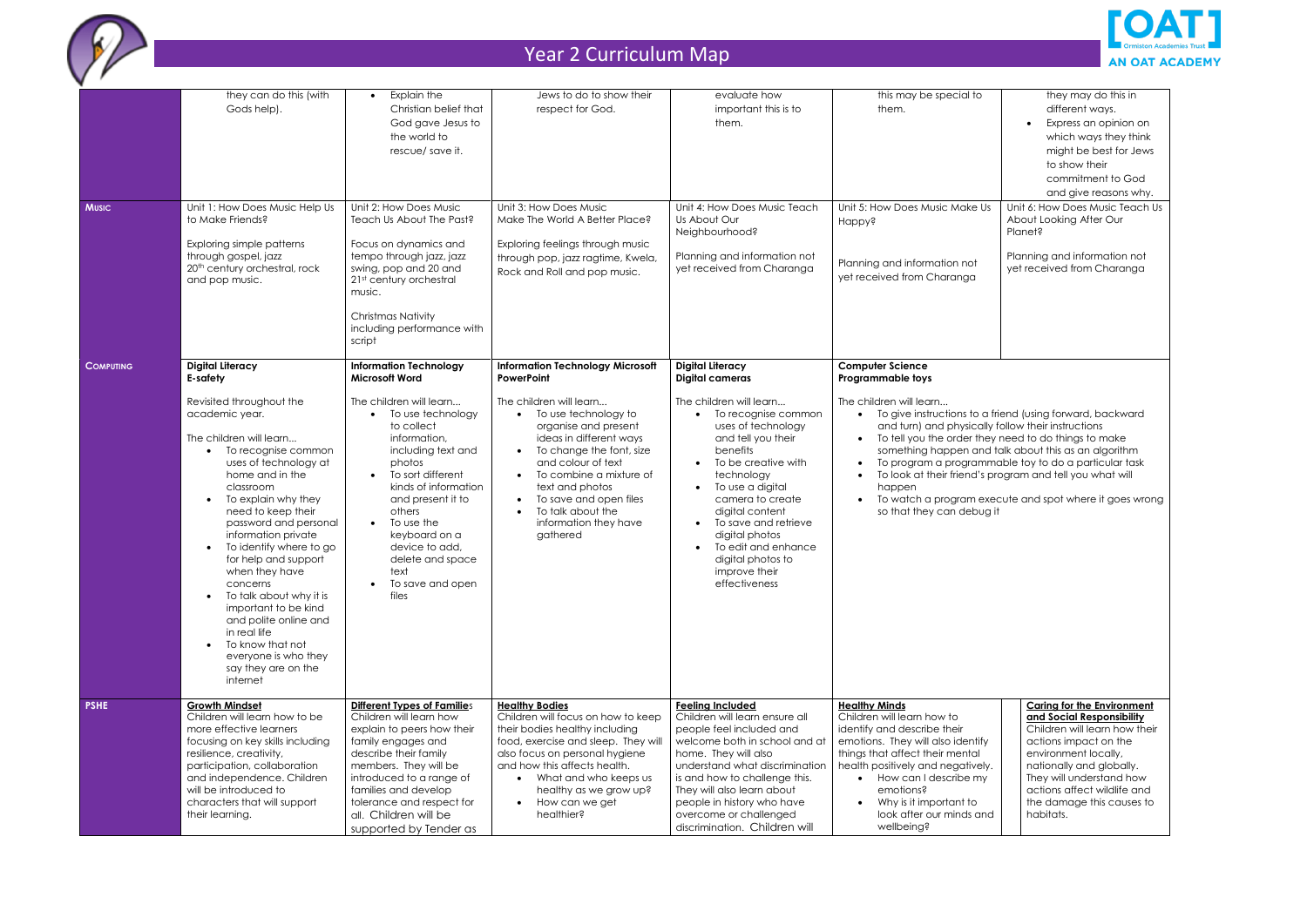|                           | What can we learn<br>$\bullet$<br>from Resilient Riley and<br>Creative Curtis?<br>How can Petr<br>$\bullet$<br>Participate and<br><b>Collaborative Twins</b><br>Jade and Jacob help<br>themselves and others<br>learn?<br>How does<br>$\bullet$<br>Independent Isha<br>become an effective<br>learner?                                                                                                                                                                                                                                         | part of the RE:SET<br><b>Healthy Relationships</b><br>Programme.<br>How are families<br>$\bullet$<br>different and the<br>same?<br>What is a family?<br>How do you spend<br>time with your<br>family?<br>What is a wedding<br>and why do<br>people get<br>married?                                                                                                                                                                                                                | How do I eat a healthy<br>$\bullet$<br>diet?<br>How do I have amazing<br>table manners?<br>Why is sleeping healthy?<br>How do I keep clean and<br>healthy?                                                                                                                                                                                                                                                              | be supported by Tender as<br>part of the RE:SET Healthy<br>Relationships Programme.<br>• Who can I talk to if<br>things don't feel right?<br>How can we make<br>people welcome and<br>included?<br>How can we include<br>$\bullet$<br>everyone in our<br>games?<br>How can we solve<br>$\bullet$<br>problems with friends<br>when we fall out?<br>What is discrimination?<br>$\bullet$<br>What special things<br>$\bullet$<br>have people done in<br>the past to ensure<br>everyone is included?<br>How can I be a<br>$\bullet$<br>champion for<br>inclusion?     | How can screen time<br>and sleep affect the<br>way we feel?<br>How can you look after<br>your feelings and care<br>for yourself?<br>What can I do make<br>people feel happier?                                                                                                                       |
|---------------------------|------------------------------------------------------------------------------------------------------------------------------------------------------------------------------------------------------------------------------------------------------------------------------------------------------------------------------------------------------------------------------------------------------------------------------------------------------------------------------------------------------------------------------------------------|-----------------------------------------------------------------------------------------------------------------------------------------------------------------------------------------------------------------------------------------------------------------------------------------------------------------------------------------------------------------------------------------------------------------------------------------------------------------------------------|-------------------------------------------------------------------------------------------------------------------------------------------------------------------------------------------------------------------------------------------------------------------------------------------------------------------------------------------------------------------------------------------------------------------------|-------------------------------------------------------------------------------------------------------------------------------------------------------------------------------------------------------------------------------------------------------------------------------------------------------------------------------------------------------------------------------------------------------------------------------------------------------------------------------------------------------------------------------------------------------------------|------------------------------------------------------------------------------------------------------------------------------------------------------------------------------------------------------------------------------------------------------------------------------------------------------|
| <b>PE</b><br><b>GAMES</b> | <b>Health and Fitness</b><br><b>Key Skills</b><br>I can follow basic aerobic<br>$\bullet$<br>steps<br>I can take part in a simple<br>$\bullet$<br>interval circuit including<br>jogging, jumping, bending<br>and stepping.<br>Key Knowledge<br>I can describe how my<br>body feels before, during<br>and after an activity.<br>I can describe which<br>$\bullet$<br>organs work hard during<br>exercise.<br>I can label the human<br>body parts on a diagram.<br>I can explain the functions<br>$\bullet$<br>of the heart, lungs and<br>brain. | Gymnastics<br><b>Key Skills</b><br>I can create shapes<br>$\bullet$<br>with my body.<br>I can create a<br>sequence using a<br>combination of travel.<br>sits and various<br>balances.<br>I can perform my<br>sequence with<br>control.<br>I can perform simple<br>rolls.<br>Key Knowledge<br>Use appropriate<br>language to<br>accurately describe a<br>gymnastic sequence,<br>choosing one aspect<br>and say how to<br>improve it.<br><b>Explain what</b><br>foundation skills a | Dance Hip Hop Run DMC<br>Key skills<br>I can copy dance moves<br>with precision.<br>I can choreograph a short<br>dance in time to the music.<br>I can change rhythm, speed,<br>level and direction.<br>Key knowledge<br>I can confidently use dance<br>vocabulary when giving<br>feedback to my peers.<br>I can identify key actions in<br>my peers' routine.<br>I can confidently explain the<br>definition of rhythm. | <b>Tag Rugby</b><br>Key Skills<br>I can throw a ball to a<br>partner with accuracy,<br>sideways and backwards.<br>I can pass the ball in a<br>$\bullet$<br>variety of ways.<br>I can decide where the<br>$\bullet$<br>best place to be is during<br>a game, staying in my<br>allocated zone<br>Key Knowledge<br>I can explain the rules of<br>tag rugby to my peers<br>using the appropriate<br>vocabulary.<br>I can execute a variety of<br>passes.<br>I can use invasion<br>strategies.<br>I know the difference<br>$\bullet$<br>between attack and<br>defence. | Tennis<br><b>Key Skills</b><br>I can balance a<br>ball on a racquet<br>whilst moving<br>around the court<br>$l$ can<br>demonstrate a<br>volley<br>I can hit the ball<br>in a straight line<br>with racquet<br>Key Knowledge<br>I can explain the technique to hit a<br>ball in two different strokes |
|                           | <b>Hockey</b><br><b>Key Skills</b><br>I can dribble the ball in a straight<br>line<br>I can hit the ball accurately<br>Keep possession of the ball using<br>tackling                                                                                                                                                                                                                                                                                                                                                                           | successful gymnast<br>needs to have.<br><b>Badminton</b><br><b>Key Skills</b><br>I can explain the different<br>equipment used in Badminton<br>I can explain how you win a<br>point in badminton                                                                                                                                                                                                                                                                                  | <b>Basketball</b><br><b>Key Skills</b><br>I can bounce the<br>ball in a straight line<br>I can bounce and<br>chest pass to<br>another player<br>I can shoot on a<br>target<br><b>Key Knowledge</b>                                                                                                                                                                                                                      | <b>Football</b><br><b>Key skills</b><br>I can dribble the ball with<br>my feet<br>I can stop the ball when<br>receiving a pass<br>I can shoot on targe<br><b>Key knowledge</b><br>I can explain how to stop<br>the ball efficiently with my<br>foot                                                                                                                                                                                                                                                                                                               | <b>Netball</b><br><b>Key skills</b><br>I can demonstrate a<br>variety of different passes<br>I can demonstrate a pivot<br>before throwing the ball to<br>another player<br>• I can mark another player<br>Key knowledge                                                                              |



| ۱r | What can I do to<br>help the world?<br>Who really lives in<br>my local<br>environment?<br>How can I help<br>wildlife? |
|----|-----------------------------------------------------------------------------------------------------------------------|
|    | <b>Athletics</b>                                                                                                      |
| эt | Key skills<br>I can adapt my skills to<br>various running                                                             |
| ϯ  | activities, e.g relay,<br>sprint and long<br>distance.                                                                |
| I  | I can jump accurately<br>and safely from one or<br>two feet.                                                          |
| J  | I can throw forwards<br>with some accuracy<br>using one hand.                                                         |
|    | Key Knowledge                                                                                                         |
|    | I can explain why co-ordination<br>is important when jumping,<br>throwing and running.                                |
|    |                                                                                                                       |
|    | Cricket                                                                                                               |
|    | <b>Key skills</b>                                                                                                     |
| t  | I can throw a cricket<br>ball underarm with                                                                           |
| Ö  | power<br>I can stop the ball                                                                                          |
| r  | from rolling using my<br>hands<br>. I can develop my                                                                  |
|    | batting technique by                                                                                                  |